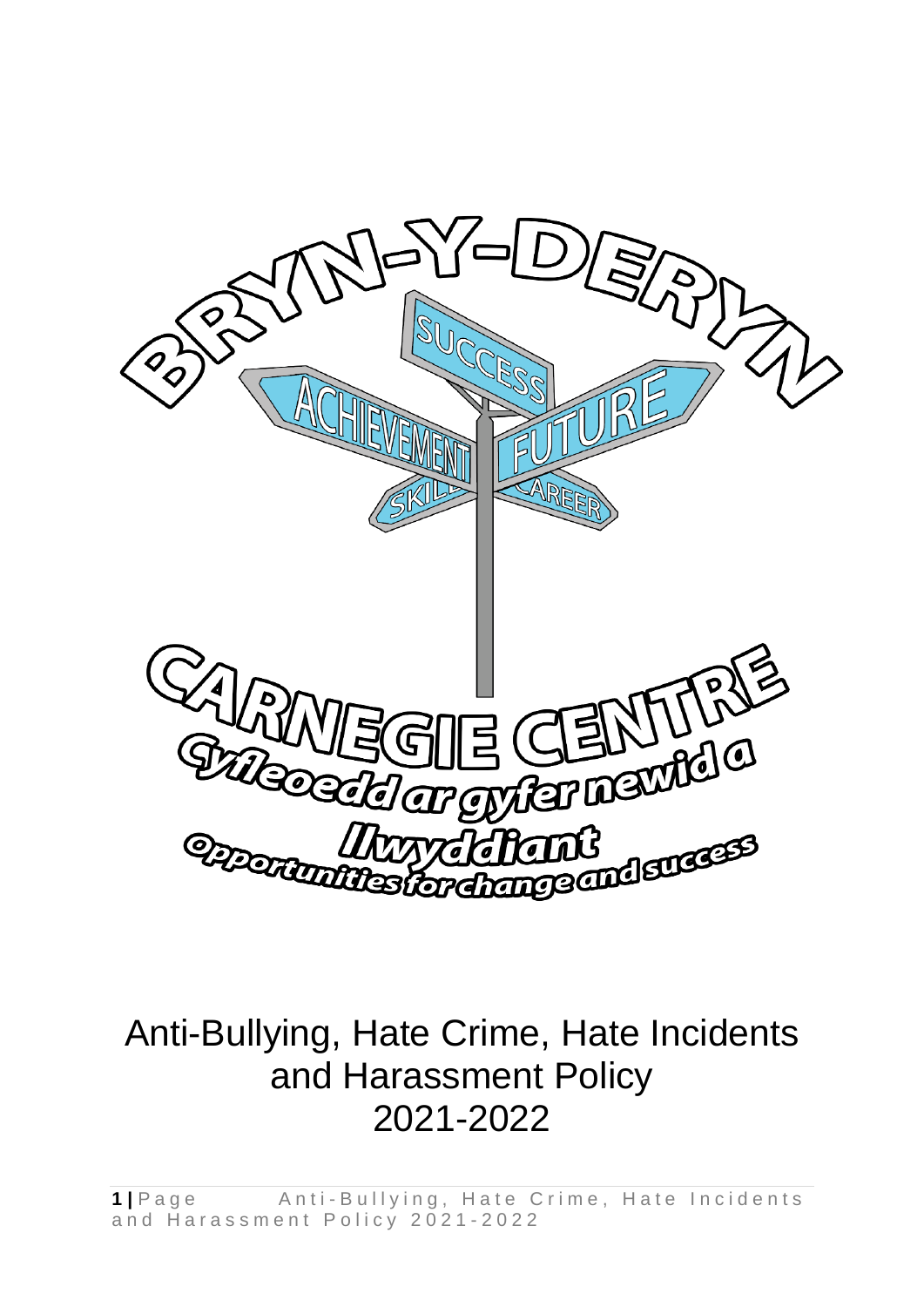# **Rationale**

Every member of the school community is entitled to come to school knowing that they will be free from humiliation, oppression and abuse. All members of the school community are responsible for ensuring that it is caring and protective. Parents are entitled to feel that their children are free from threat or harm. This school is a place where every person has the right to be themselves and to be included in a safe and happy environment. Everyone at our school is equal and should be treated with respect.

## **Aims**

To promote an environment where it is regarded as normal and healthy to tell someone about bullying, hate and/or harassment.

To reassure parents that any concerns they express are treated seriously.

To demonstrate to all members of the school community that bullying, hate and/or harassment behaviour is taken seriously and is not tolerated.

To work with learners, parents, staff and external agencies to address bullying, hate and/or harassment and promote a caring and protective ethos in our school.

To ensure that procedures are in place for recording and reporting incidents of bullying behaviour, hate crime, hate incidents and/or harassment.

To ensure that appropriate procedures are in place to assist staff to investigate and deal with bullying behaviour hate crime, hate incidents and/or harassment in a fair and consistent manner.

To ensure that appropriate support and protection is provided for any learner who is a victim of bullying behaviour, hate crime, hate incidents and/or harassment or witnesses such behaviour.

To ensure that appropriate support is given to any perpetrator of bullying, hate crime, hate incidents and/or harassment so that they can recognise the impact of their behaviour and address it.

To enable parents to feel confident that bullying, hate crime, hate incidents and/or harassment is dealt with firmly, positively and consistently.

# **Definition of bullying**

There is no legal definition of bullying in Wales. Previous Welsh Government antibullying guidance (Respecting others: Anti-bullying overview, Guidance document No: 050/2011) states that bullying is:

• deliberately hurtful (including aggression)

- repeated over a period of time (whilst recognising that a one-off incident can leave a learner traumatised and nervous of future recurrence)
- difficult for targets to defend themselves against.

Rights, respect, equality: Statutory guidance for governing bodies of maintained schools (2019) defines bullying as: "Behaviour by an individual or group, usually repeated over time, that intentionally hurts others either physically or emotionally."

Cardiff LA has adopted this definition. Clarifying what is meant by bullying behaviour is an essential starting point. The above definitions may be helpful for schools when developing their own definition, or a learner-friendly version.

# **Reasons and motivations for bullying**

Children and young people who engage in bullying can have a range of motivations. They may have prejudices against certain groups in wider society. These prejudicial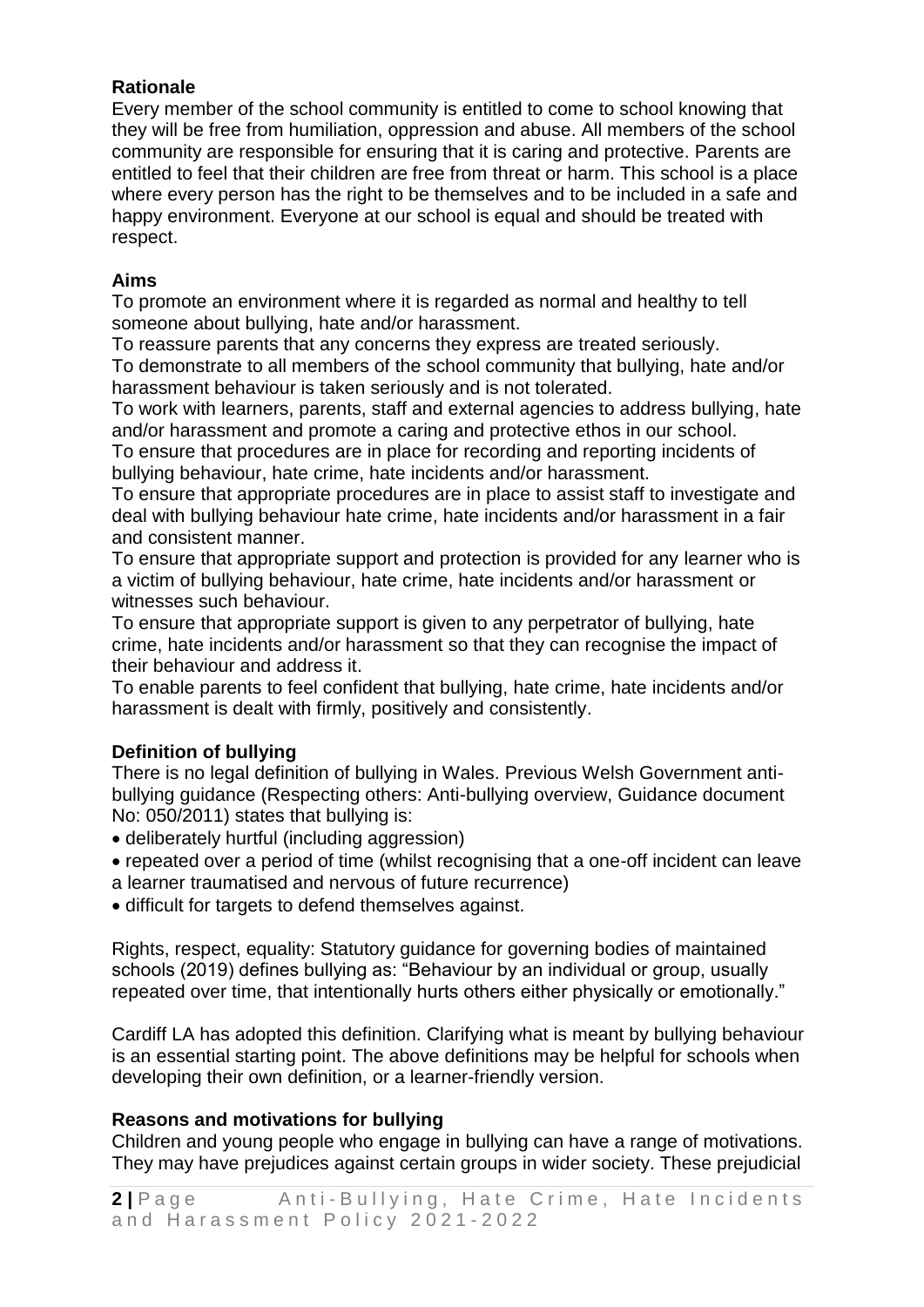opinions may be informed by a wide range of factors including the following influencers: media, community and/or family values, or previous personal experience.

*Perpetrators' motivations may also include a desire:*

- for power, pride and popularity
- to belong to a strong in-group with a robust sense of identity and self-esteem
- to avoid being a target of bullying themselves
- to compensate for humiliations, which they themselves have suffered in the past

Bullying does not occur solely between learners. From time to time accusations of bullying of learners by adults (this could include a parent of a learner) in school are raised, learners bullying adults or indeed adults bullying adults. This should be addressed in schools' anti-bullying policies.

#### **Forms of bullying**

Bullying can take many forms, including:

**Physical** – kicking, tripping someone up or shoving them, injuring someone, damaging their belongings or gestures of intimidation

**Verbal** – taunts and name-calling, insults, threats, humiliation or intimidation **Emotional** – behaviour intended to isolate, hurt or humiliate someone, sly or underhand actions carried out behind the target's back or rumour spreading, bullying that tries to harm the target's relationships, drawing their friends away, isolating or humiliating someone or deliberately

getting someone into trouble

**Sexual** – unwanted touching, threats, suggestions, comments and jokes or innuendo. This can also include sextortion, so called 'revenge porn' and any misuse of intimate, explicit images of the learner targeted

**Online (cyber)** – using any form of technological means, mobile phones, social networks, gaming, chat rooms, forums or apps to bully via text, messaging, images or video

**Prejudice-related** – bullying of a learner or a group of learners because of prejudice.

## **WHAT IS A HATE CRIME AND A HATE INCIDENT? Definition of hate crime**

A hate crime is defined as any criminal offence which is perceived by the victim or any other person, to be motivated by hostility or prejudice based on a person's race or perceived race; religion or perceived religion; sexual orientation or perceived sexual orientation; disability or perceived disability and any crime motivated by hostility or prejudice against a person who is transgender or perceived to be transgender.

*Hate Crimes can include:*

- physical attack/assault
- criminal damage, damage to property, offensive graffiti, arson
- harassment
- hate mail
- causing harassment, alarm or distress (Public Order Act 1986)

# **Definition of a hate incident**

A hate incident is any non-crime incident which is perceived by the victim or any other person, to be motivated by a hostility or prejudice based on a person's race or

**3** | Page Anti-Bullying, Hate Crime, Hate Incidents and Harassment Policy 2021-2022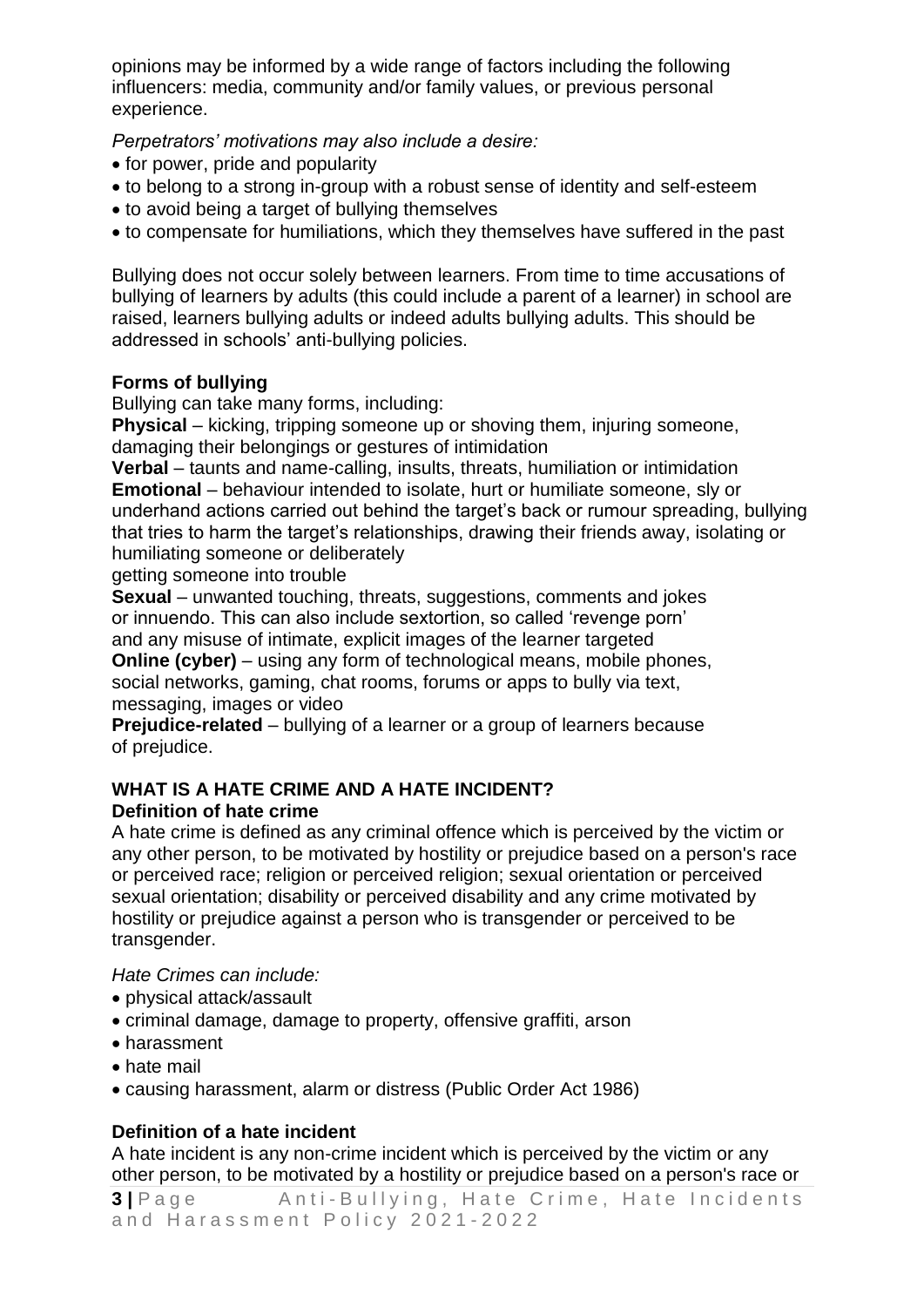perceived race / religion or perceived religion / sexual orientation or perceived sexual orientation / disability or perceived disability / transgender or perceived to be transgender.

Anyone can be the victim of a hate incident. For example, you may have been targeted because someone thought you were gay even though you're not, or because you have a disabled child.

Not all hate incidents will amount to criminal offences, but it is equally important that these are reported and recorded.

*Hate incidents can include:* 

- verbal abuse, name calling, offensive jokes
- harassment and insults
- bullying or intimidation
- hate mail, abusive phone or text messages
- malicious complaints
- online abuse

#### **Harassment**

Harassment is unwanted attention, which is offensive or makes a person feel intimidated or humiliated. This can include spoken or written words or abuse.

*Unwanted attention can include:*

- spoken or written words
- offensive emails
- tweets or comments on websites and social media
- images and graffiti
- physical gestures
- facial expressions
- banter that is offensive to you

#### **Reporting Incidents**

Bullying, hate crime, hate incidents and/or harassment can only be stopped and the problems it creates dealt with, if it is reported. Silence gives the bully the confidence to carry on. A learner who is the victim of bullying, hate crime, hate incidents and/or harassment or witnesses bullying, hate crime, hate incidents and/or harassment should report it to a parent, teacher, friend or member of the school staff.

#### *Report bullying by:*

- talking to one of the people described above
- by email to a member of staff
- online to Cardiff Against Bullying
- by phone to Childline on 0800 1111

#### **Roles and Responsibilities Learners**

Learners should not take part in any kind of bullying and should watch out for signs of bullying, hate crime, hate incidents and/or harassment amongst their peers. They should never be bystanders to incidents of bullying, hate crime, hate incidents and/or harassment and should intervene to protect the learner who is the victim, unless it is unsafe to do so, seeking the support of a member of staff if necessary.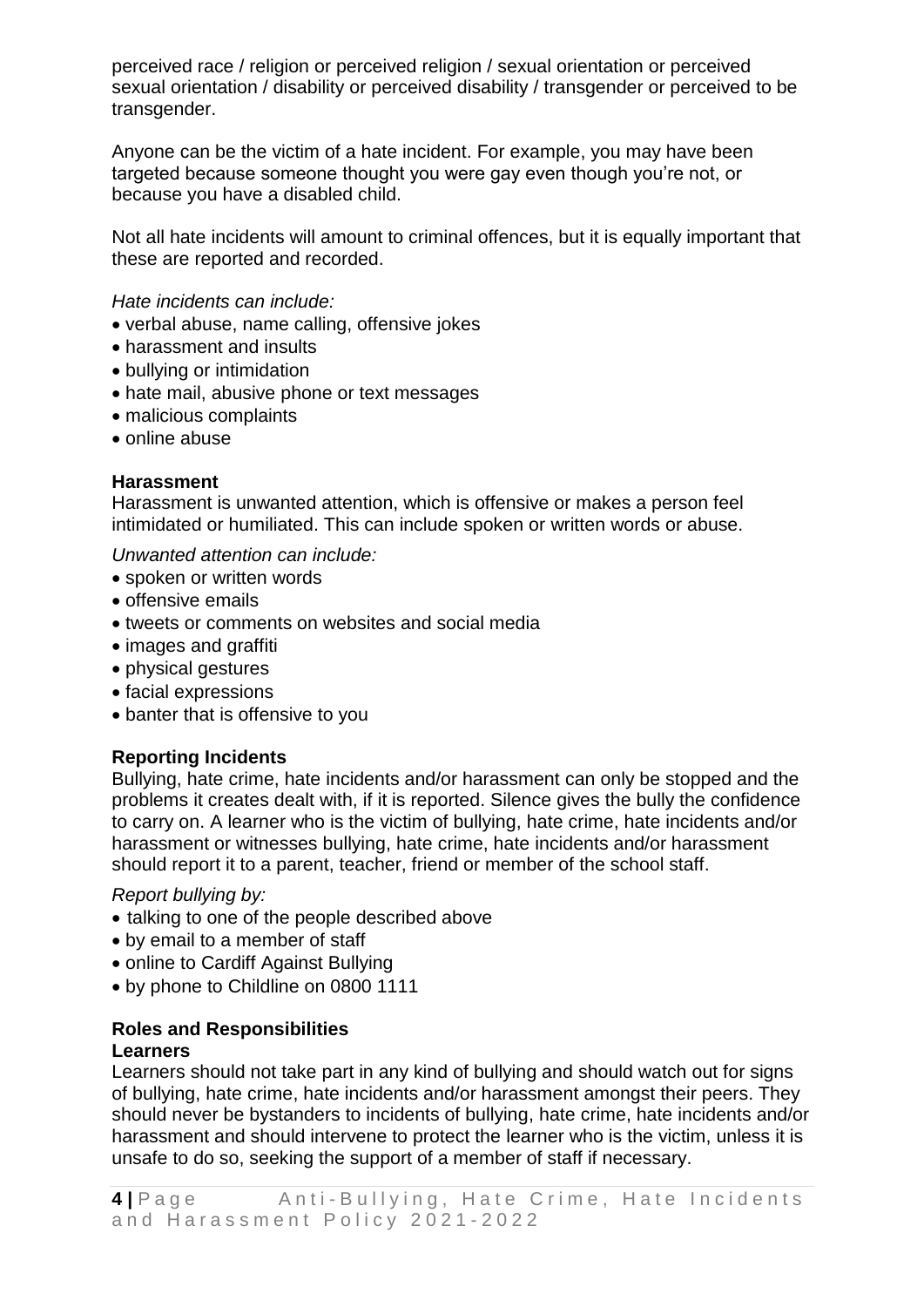If learners witness bullying, hate crime, hate incidents and/or harassment they should support the victim, encourage them to report the bullying, hate crime, hate incidents and/or harassment and if possible, accompany them to tell a trusted adult. They should provide a written witness statement on the understanding that their statement will be treated sensitively and they will receive any support they need.

#### **Parents and Carers**

Parents and carers should look out for signs of bullying, hate crime, hate incidents and/or harassment such as distress, lack of concentration, feigning illness or other unusual behaviour by their child.

Parents should monitor their child's use of the internet and particularly the use of social media and messaging services. Parents and carers should tell their children not to retaliate and support and encourage them to report the bullying, hate crime, hate incidents and/or harassment.

Parents and carers can themselves report bullying, hate crime, hate incidents and/or harassment to the school either in person or by phoning or e mailing the school office or a member of staff.

Parents should understand that the school may need time to investigate and address the reported bullying behaviour and should fully support the school in dealing with the bullying.

Parents should co-operate with the school if their child is accused of bullying, hate crime, hate incidents and/or harassment.

#### **Staff**

All school staff, teaching and non-teaching, have a duty to report bullying, hate crime, hate incidents and/or harassment, to be vigilant for the signs of bullying, hate crime, hate incidents and/or harassment and to play an active role in the school's efforts to prevent bullying, hate crime, hate incidents and/or harassment. If staff become aware of bullying, hate crime, hate incidents and/or harassment they should reassure the victim(s) involved and inform their Pastoral team and/or senior leadership team.

Staff should listen to a child who reports an incident of bullying, hate crime, hate incidents and/or harassment take what they say seriously and act to support and protect them.

Staff should follow up any complaint by a parent about bullying, hate crime, hate incidents and/or harassment and report back promptly and fully on the action which has been taken.

Observed incidents of bullying, hate crime, hate incidents and/or harassment should be dealt with promptly and fairly in accordance with agreed procedures.

#### **Senior Staff**

The Head of Centre and the Senior Leadership Team have overall responsibility for ensuring that this Anti-Bullying policy is followed by all members of staff and that the school fulfils its duty to promote the safety and well-being of all its young people.

**5** | Page Anti-Bullying, Hate Crime, Hate Incidents and Harassment Policy 2021-2022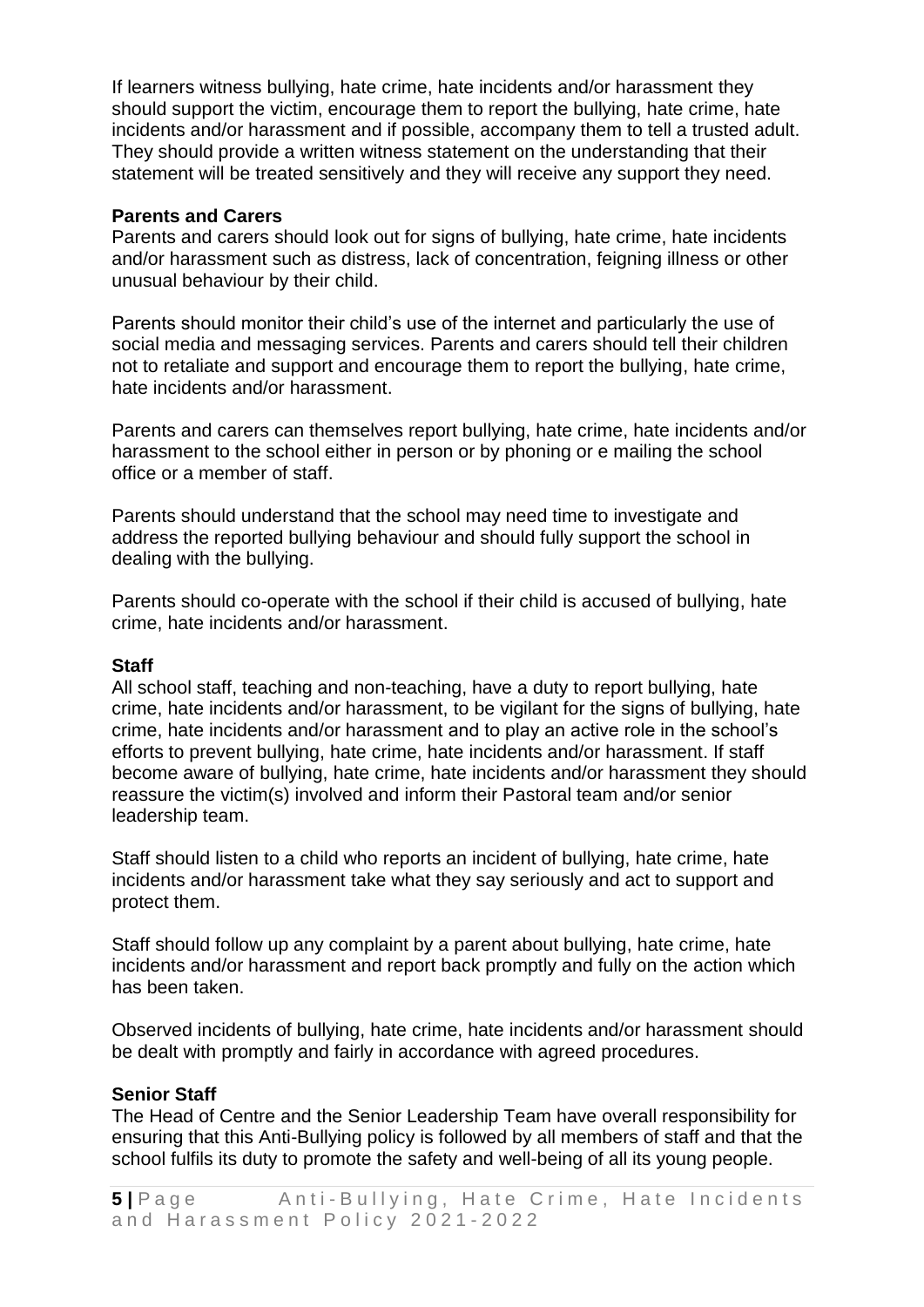# **Managing Committee**

The Management Committee condemns any bullying, hate or harassment behaviour in school and will ensure that any incidents of bullying, hate or harassment are taken very seriously, and dealt with appropriately. The management committee supports the actions of the school staff and of the learners to eliminate bullying, hate and/or harassment from the school. Anti-bullying and this policy will be monitored by the Attendance, Behaviour and Well-being sub-committee.

# **Supporting Learners**

*Learners who have been bullied will be supported by:*

- reassuring the learner and providing continuous pastoral support
- offering an immediate opportunity to discuss the experience with their teacher, the designated safeguarding lead, or a member of staff of their choice
- being advised to keep a record of the bullying as evidence and discuss how respond to concerns and build resilience as appropriate
- working towards restoring self-esteem and confidence. Providing ongoing support; this may include: working and speaking with staff, offering formal counselling, engaging with parents and carers
- where necessary, working with the wider community and local/national organisations to provide further or specialist advice and guidance

*Learners who have perpetrated bullying will be helped by:* 

- discussing what happened, establishing the concern and the need to change
- informing parents/carers to help change the attitude and behaviour of the child
- providing appropriate education and support regarding their behaviour or actions
- if online, requesting that content be removed and reporting accounts/content to service provider
- sanctioning, in line with school's Learner Engagement policy; this may include official warnings, reflections, removal of privileges (including online access when encountering cyberbullying concerns), and fixed-term or permanent exclusions
- where necessary, working with the wider community and local/national organisations to provide further or specialist advice and guidance; this may include involvement from the Police or referrals to Cardiff Against Bullying or other appropriate agencies

# **Supporting Adults**

Our school takes measures to prevent and tackle bullying among learners; however, it is equally important to recognise that bullying of adults, including staff and parents, whether by learners, parents or other staff members, is unacceptable.

*Adults who have been bullied or affected will be supported by:*

- offering an immediate opportunity to discuss the concern with the designated safeguarding lead, a senior member of staff and/or the head of centre
- advising them to keep a record of the bullying as evidence and discuss how to respond to concerns and build resilience, as appropriate
- where the bullying takes place off school site or outside of normal school hours (including online), the school will still investigate the concern and ensure that appropriate action is taken in accordance with the schools' learner engagement policy
- reporting offensive or upsetting content and/or accounts to the service provider, where the bullying has occurred online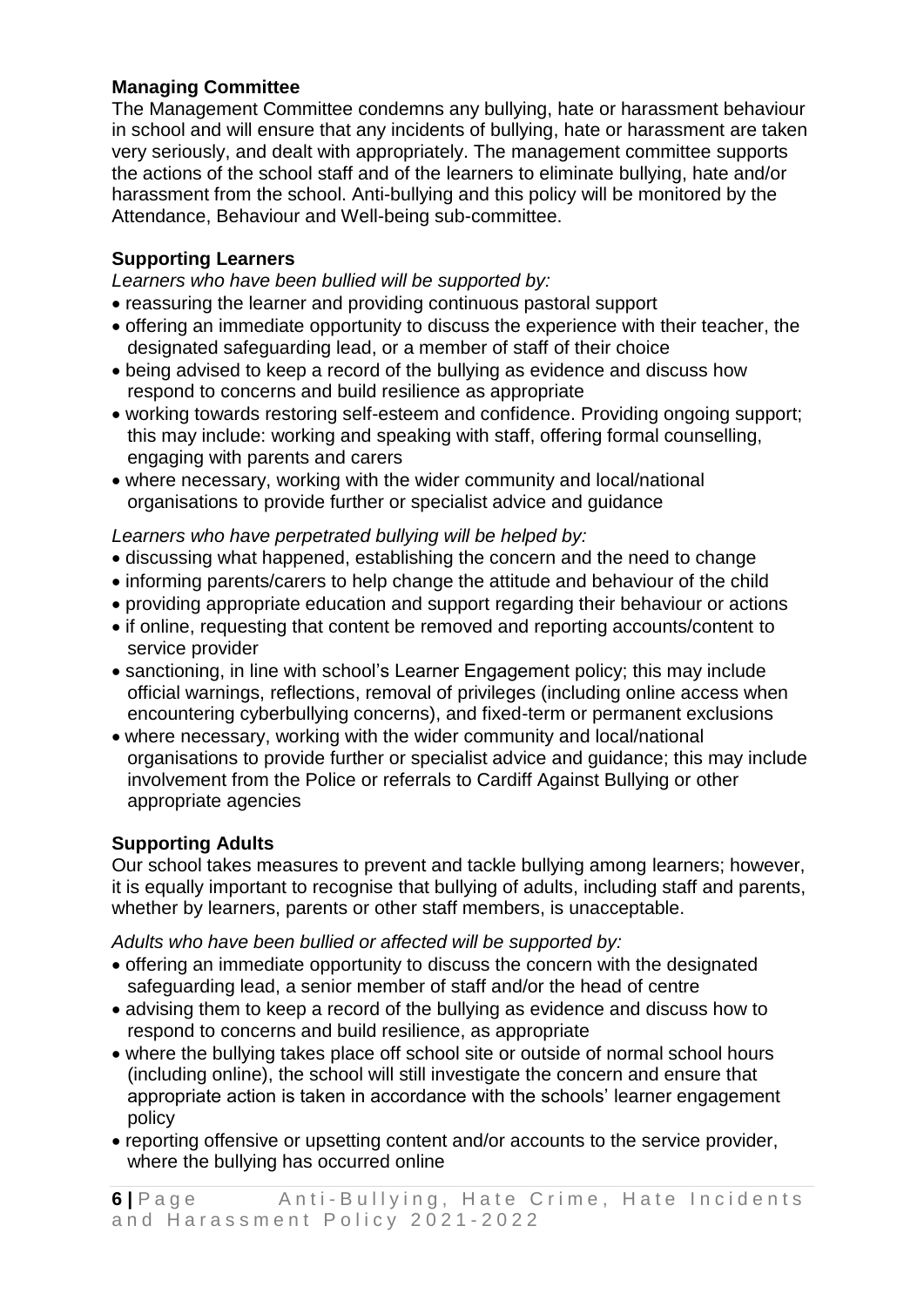- reassuring and offering appropriate support
- working with the wider community and local/national organisations to provide further or specialist advice and guidance

## *Adults who have perpetrated the bullying will be helped by:*

- discussing what happened with a senior member of staff and/or the Head of Centre to establish the concern
- establishing whether a legitimate grievance or concern has been raised and signposting to the school's official complaints procedures
- if online, requesting that content be remove
- instigating disciplinary, civil or legal action as appropriate or required

# **Preventing Bullying, hate crime, hate incidents and harassment**

*As a school we will:* 

- appoint an anti-bullying, hate crime, hate incidents and harassment lead (RMa)
- raising awareness about bullying, hate crime, hate incidents and harassment behaviour
- use opportunities across the new curriculum for Wales 2022 to embed positive behaviour and respect
- use interventions as a whole-school strategy to address bullying, hate crime, hate incidents and harassment behaviour
- utilise opportunities for addressing bullying, hate crime, hate incidents and harassment through, displays, posters, restorative justice sessions, peer support and the School Council
- making the information in this policy available to everyone in our school community - through availability on website / staff handbooks / school prospectus
- encouraging those bystanders who witness bullying, hate crime, hate incidents and harassment to act positively by alerting staff and exerting collective peer pressure to deter perpetrators
- valuing and celebrating everyone's differences, skills and talents
- actively create "safe spaces" for vulnerable children and young people including the use of the wellbeing rooms
- where appropriate use trained mediators (eg. Police Schools Liaison Officers) in achieving a suitable resolution
- continuously review and update policy in line with best practice and findings; and
- contact relevant outside agencies where appropriate
- active involvement of our designated Police SCPO in the delivery of the All Wales

# **School Liaison Core Programme**

Showing respect for others and challenging and educating about inappropriate language that is; racist, homophobic, sexist, religiously bias, disablist or would be deemed offensive or derogatory by any protected groups named in the equality act.

#### *We will:*

- set out clear guidelines for parents/carers wishing to complain about bullying, hate crime, hate incidents and harassment
- set out clear age-appropriate guidelines for learners wishing to complain about bullying, hate crime, hate incidents and harassment
- all staff modelling appropriate positive behaviours by example

# **Involvement of Learners**

*We will:* 

```
7 | Page Anti-Bullying, Hate Crime, Hate Incidents
and Harassment Policy 2021-2022
```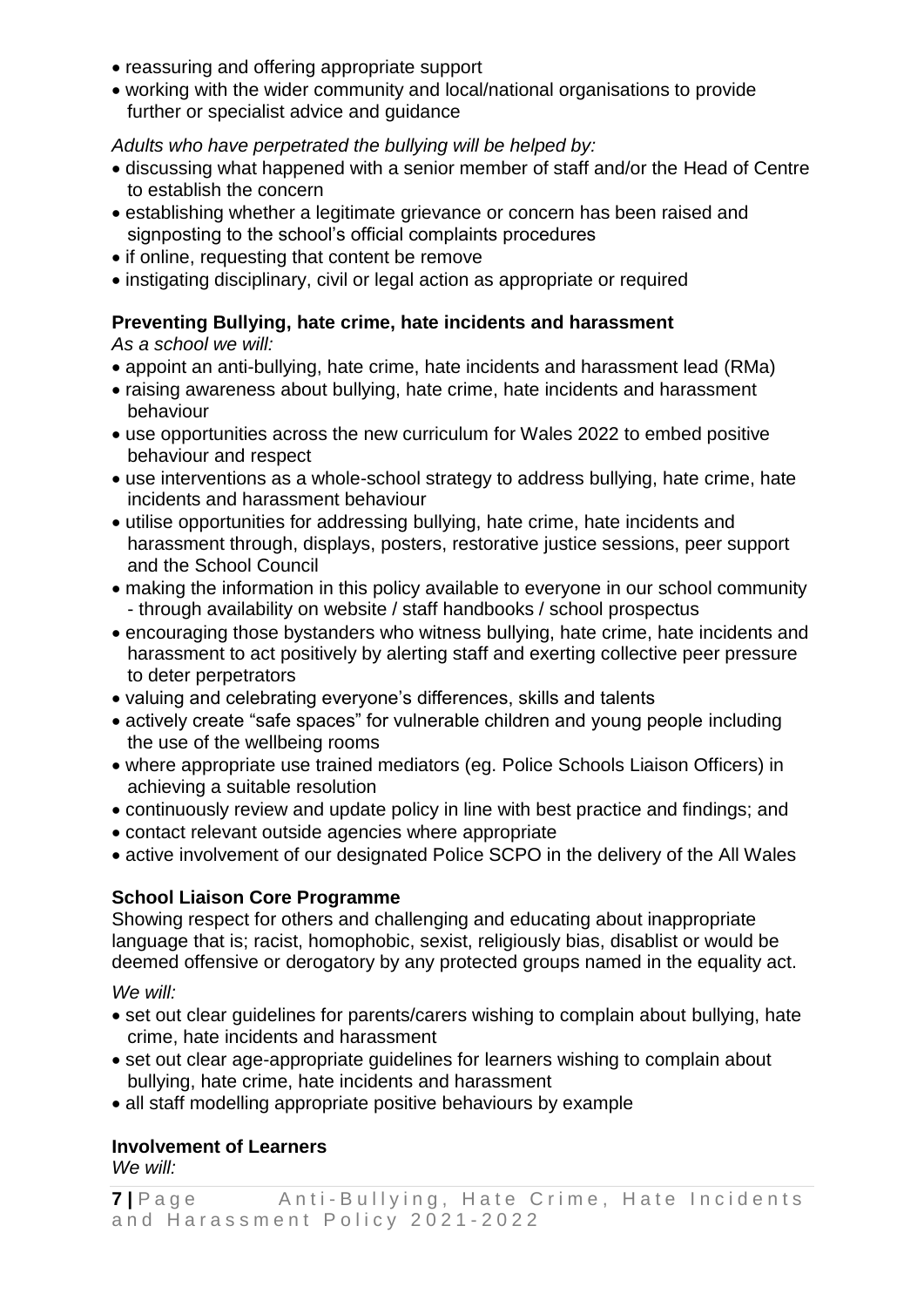- involve learners in policy writing and decision making, to ensure that they understand the school's approach and are clear about the part they play in preventing bullying
- regularly canvas children and young people's views on the extent and nature of bullying
- ensure that all learners know how to express worries and anxieties about bullying
- ensure that all learners are aware of the range of sanctions which may be applied against those engaging in bullying
- involve learners in anti-bullying campaigns in schools and embedded messages in the wider school curriculum
- utilise learner voice in providing learner led education and support
- publicise the details of internal support, as well as external helplines and websites
- offer support to learners who have been bullied and to those who are bullying to address the problems they have

# **Involvement of Parents/Carers**

*We will:* 

- take steps to involve parents and carers in develop policies and procedures, to ensure they are aware that the school does not tolerate any form of bullying, hate crime, hate incidents and/or harassment
- make sure that key information about bullying (including policies and named points of contact) is available to parents/carers in a variety of formats, including via the school website
- ensure all parents/carers know who to contact if they are worried about bullying, hate crime, hate incidents and/or harassment and where to access independent advice
- work with all parents/carers and the local community to address issues beyond the school gates that give rise to bullying, hate crime, hate incidents and/or harassment
- ensure that parents work with the school to role model positive behaviour for learners, both on and offline. Ensure all parents/carers know about our complaints procedure and how to use it effectively, to raise concerns in an appropriate manner

# **Monitoring and Review**

The school will ensure that they regularly monitor and evaluate mechanisms to ensure that the policy is being consistently applied. Any issues identified will be incorporated into the school's action planning. The Head of Centre will be informed of bullying concerns, hate crime, hate incidents and/or harassment, as appropriate.

# **Related Policies**

- Child Protection and Safeguarding
- Learner Engagement Policy
- Relationship Policy

# **Useful Links and Supporting Organisations**

- Anti-Bullying Alliance: [www.anti-bullyingalliance.org.uk](http://www.anti-bullyingalliance.org.uk/)
- Bullies Out:<https://bulliesout.com/>
- Cardiff Against Bullying: [www.cardiffagainstbullying.co.uk](http://www.cardiffagainstbullying.co.uk/)
- Childline: [www.childline.org.uk](http://www.childline.org.uk/)
- **\* Family Lives: [www.familylives.org.uk](http://www.familylives.org.uk/)**

**8** | Page Anti-Bullying, Hate Crime, Hate Incidents and Harassment Policy 2021-2022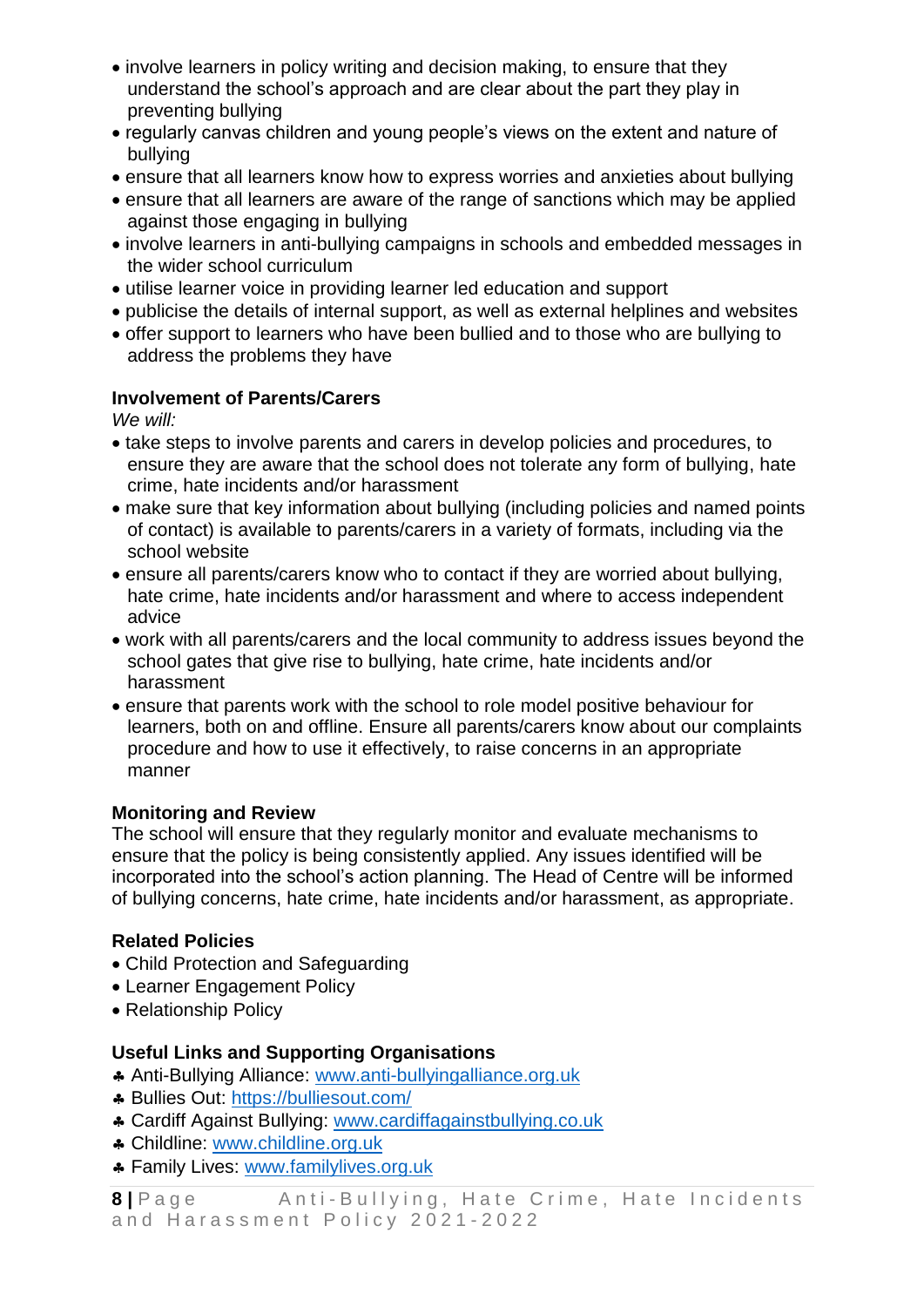- Kidscape: [www.kidscape.org.uk](http://www.kidscape.org.uk/)
- **\* MindEd: [www.minded.org.uk](http://www.minded.org.uk/)**
- **\* NSPCC: [www.nspcc.org.uk](http://www.nspcc.org.uk/)**
- \* Restorative Justice Council: [www.restorativejustice.org.uk](http://www.restorativejustice.org.uk/)
- Victim Support: [www.victimsupport.org.uk](http://www.victimsupport.org.uk/)
- Young Minds: [www.youngminds.org.uk](http://www.youngminds.org.uk/)
- **\*** Young Carers: [www.youngcarers.net](http://www.youngcarers.net/)

# **ALN**

- Changing Faces: [www.changingfaces.org.uk](http://www.changingfaces.org.uk/)
- \* Mencap: [www.mencap.org.uk](http://www.mencap.org.uk/)
- Anti-Bullying Alliance Cyberbullying and children and young people with SEN and disabilities: www.cafamily.org.uk/media/750755/cyberbullying\_and\_send\_-
- \_module\_final.pdf
- DfE: SEND code of practice: [www.gov.uk/government/publications/send-code-of-](http://www.gov.uk/government/publications/send-code-of-%2011%20practice-0-to-25)[11 practice-0-to-25](http://www.gov.uk/government/publications/send-code-of-%2011%20practice-0-to-25)
- SNAP Cymru:<http://www.snapcymru.org/>

# **Cyberbullying**

- Childnet: [www.childnet.com](http://www.childnet.com/)
- **\* Internet Watch Foundation: [www.iwf.org.uk](http://www.iwf.org.uk/)**
- **\* Think U Know: [www.thinkuknow.co.uk](http://www.thinkuknow.co.uk/)**
- UK Safer Internet Centre: [www.saferinternet.org.uk](http://www.saferinternet.org.uk/)
- **\*** The UK Council for Child Internet Safety (UKCCIS)

www.gov.uk/government/groups/ukcouncil-for-child-internet-safety-ukccis

# **Race, religion and nationality**

- **Anne Frank Trust: [www.annefrank.org.uk](http://www.annefrank.org.uk/)**
- **\* Kick it Out: [www.kickitout.org](http://www.kickitout.org/)**
- \* Report it: [www.report-it.org.uk](http://www.report-it.org.uk/)
- \* Stop Hate: [www.stophateuk.org](http://www.stophateuk.org/)
- **\*** Tell Mama:www.tellmamauk.org
- **\* Educate against Hate: [www.educateagainsthate.com](http://www.educateagainsthate.com/)**
- \* Show Racism the Red Card: [www.srtrc.org/educational](http://www.srtrc.org/educational)

# **LGBT**

- **Barnardo's LGBT Hub: www.barnardos.org.uk/what\_we\_do/our\_work/lgbtg.htm**
- **\* Metro Charity: [www.metrocentreonline.org](http://www.metrocentreonline.org/)**
- **\* EACH: [www.eachaction.org.uk](http://www.eachaction.org.uk/)**
- **\* Proud Trust: [www.theproudtrust.org](http://www.theproudtrust.org/)**
- **\* Schools Out: [www.schools-out.org.uk](http://www.schools-out.org.uk/)**
- Stonewall: [www.stonewall.org.uk](http://www.stonewall.org.uk/)

# **Sexual harassment and sexual bullying**

 Ending Violence Against Women and Girls (EVAW) [www.endviolenceagainstwomen.org.uk](http://www.endviolenceagainstwomen.org.uk/)

 Disrespect No Body: [www.gov.uk/government/publications/disrespect-nobody](http://www.gov.uk/government/publications/disrespect-nobody-campaign-posters)[campaign-posters](http://www.gov.uk/government/publications/disrespect-nobody-campaign-posters)